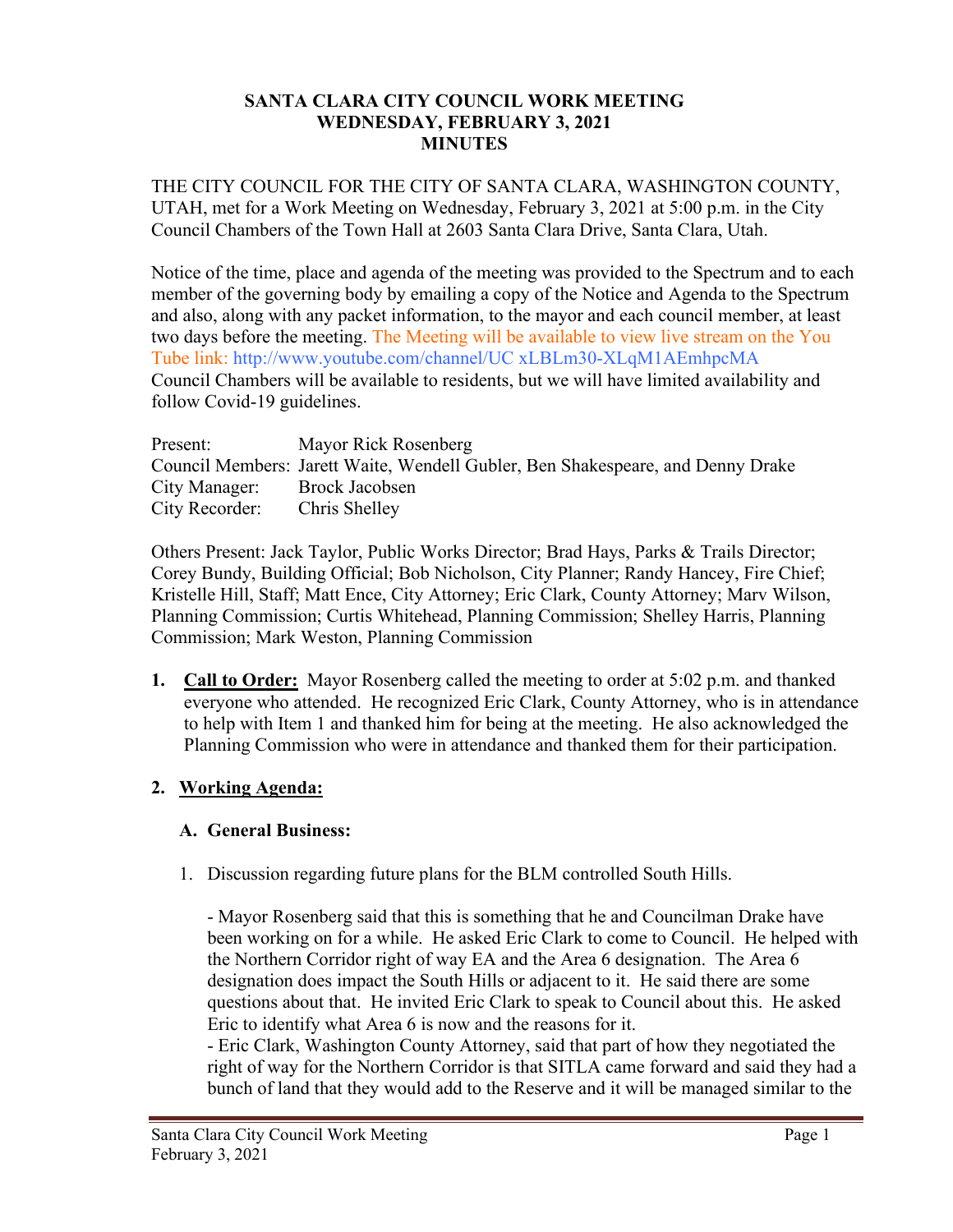other parts of the Red Cliffs Desert Reserve. Some of that will be close to Santa Clara's municipal boundaries. He said they grabbed the SITLA land and the BLM land that was adjacent to it in order to get the other SITLA parcel. They drew the boundary on the west side so that the Western Corridor wouldn't be inside the Reserve at all. They will have a lot more control over how they manage the SITLA portion than the BLM portion. He said that a lot of the BLM portion is already a designated critical area critical for environmental concerns. The BLM amended their management plan stating that they are going to focus on the tortoise. He said there will still be mountain biking and rock-climbing access and those type of things. South of Navajo Drive the motorized access out there will go away. The UTV's will get pushed further out into the BLM land. He stated that Navajo Drive will stay in there. He said it may get tortoise fenced at some point. He said all the main trails will stay. - Mayor Rosenberg asked if the ATV trails that access off of the Debario site stay or will that just be hiking and biking.

- Eric Clark said that there won't be any ATV in the boundary. He said he suspects that the existing trails will be phased out. He said they wrote this so that as soon as the permit was issued that the Zone 6 stuff would happen. The permit was issued on January 13. If a judge throws the permit out or the permit gets yanked out based on environmental impact statements then all this would go away and the County wouldn't be putting any money into this tortoise protection and SITLA could develop that to their hearts content out there. He said it is unfortunate that the environmental groups are fighting this because there is no way that you can say that protecting this much land isn't beneficial to the tortoise even when you take a four mile stretch of road going through the other part of the reserve. This is a benefit for the tortoise. He said in his opinion the environmental groups are fighting this to fight growth.

- Ben Shakespeare asked if the Western Corridor is supposed to tie into Dixie Drive.

- Mayor Rosenberg said that is at the end of Sunbrook. That is where it starts.

- Eric Clark said he thinks they tweaked that boundary so that would go into it. - Mayor Rosenberg said the Area 6 boundary is pulled down away from it. It will follow Cove Wash. He said the shooting range is his concern. The bullet path as it is currently designed goes into Area 6. He said that he and Denny Drake have a meeting with Keith Riptrik next Thursday to talk specifically about the shooting range and options. There is another ACEC just across the corridor to the west. He said if that site doesn't work for the shooting range he doesn't know if we have the ability to do a shooting range in Santa Clara and if we come to that we have to go back to the County to find us another place. At what point do you start regulating sport shooting in the South Hills? The whole purpose of the range was to establish a safe area and then we would enforce everything else and force them into that safe area. If we can't identify a safe area at what point do, we stop shooting in the South Hills because of the other recreation issues and the safety concerns.

- Eric Clark said that if he can help in the conversation with the BLM let him know. He said a bullet path shouldn't stop this. The range should be designed so there are berms.

- Mayor Rosenberg said the meeting is next Thursday at 11:00 a.m. here at Town Hall and he would love to have Eric Clark there. There are conflicts out there in the South Hills and safety concerns and at some point, we need to do something, or tragedy is going to strike. The City has to make decisions about when we are going to start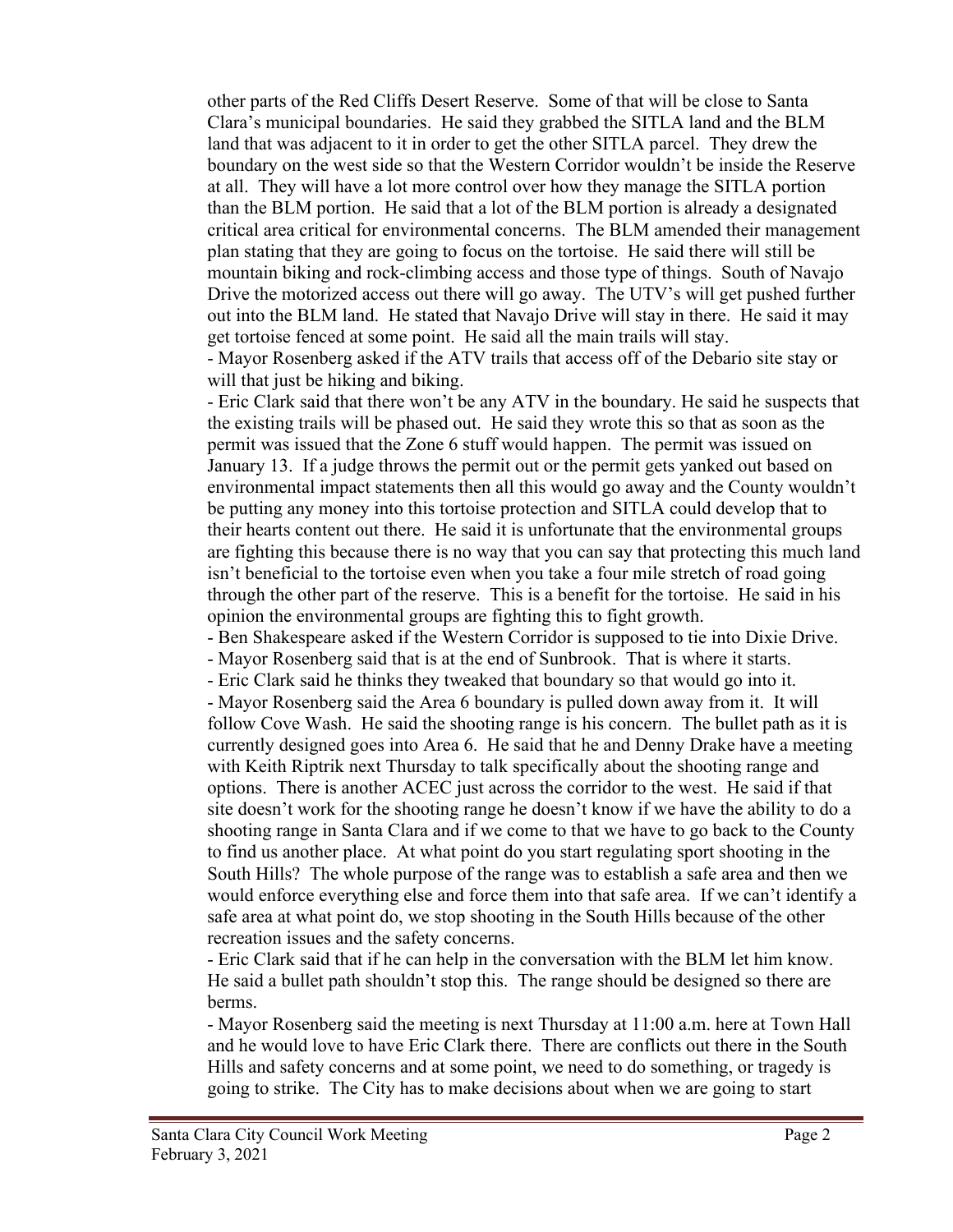regulating that and whether or not we want to continue to own the South Hills. If it is never going to be developed and it is just a recreation area, do we still want to provide all the services that come along with it being inside the City? That is a big decision that the City Council is going to be faced with and it changes the dynamic. If BLM is not going to allow that development to happen that is property we are responsible for such as for fire costs if there is a fire and for police protection out there and rescues. If it is in the County, we can ask the County for money to help offset the costs of rescues that we would continue to do out there.

- Denny Drake asked how many acres were out there.

- Eric Clark said it is just under 7,000.

- Denny Drake talked about 2,500 acres and the 890 acres that are left that are not ACEC. He said if we are not able to manage that we ought to turn it back to the BLM and let them manage it.

- Mayor Rosenberg said the ACEC is right in the middle.

- Eric Clark said it is tough to convince the BLM to leave an island. He said an ACEC is something the BLM goes through a 5-year planning process and designates. It is an administrative decision and it doesn't go through Congress and then they treat that land as anything they can do to keep things off of that land. The BLM is super restrictive with ACEC's.

- Mayor Rosenberg told Eric that we would be communicating with him as we move forward in this process and keep him in the loop.

- Eric Clark said that Keith Riptrik, our local BLM field office manager is stellar. He did everything he could to get this stuff through. He is a Utah native and is a good person to work with.

- Mayor Rosenberg told the Planning Commission that he has a hunch that this will be coming back to them. We did a South Hills General Plan Amendment 3 years ago. We are going to look at the possibility of maybe reducing some of the City boundaries and pulling the City back out there in areas that don't directly benefit us. It affects everything we do with our impact studies going forward. If we don't need it inside the boundary, we may want to look at pulling it out.

2. Discussion regarding density equivalents for certain building types, "Assisted Living Facilities, Etc.".

- Mayor Rosenberg said he asked Bob Nicholson after the debate that happened with the proposed senior living center in the valley and the fact that we have another one being considered up on the Heights, they are talking to the City about doing one over by Entrada, so there will probably be a proposal coming back in and right now in our existing ordinance we really don't have something to designate the traffic that is being generated by these PD residential uses that are not a typical home or a townhome, assisted living or a hotel, a bed and breakfast and those type of concerns. He said he would like to be able to get some ordinance language that clarified the transportation issues relative to those types of uses so when it comes through we have language in the ordinance that can give the Planning Commission direction and Council direction and take some of those questions away as it goes through the review process. The applicant would know up front. We could simplify that process. He said he asked Bob to put together some research that he will present tonight, and the Mayor would like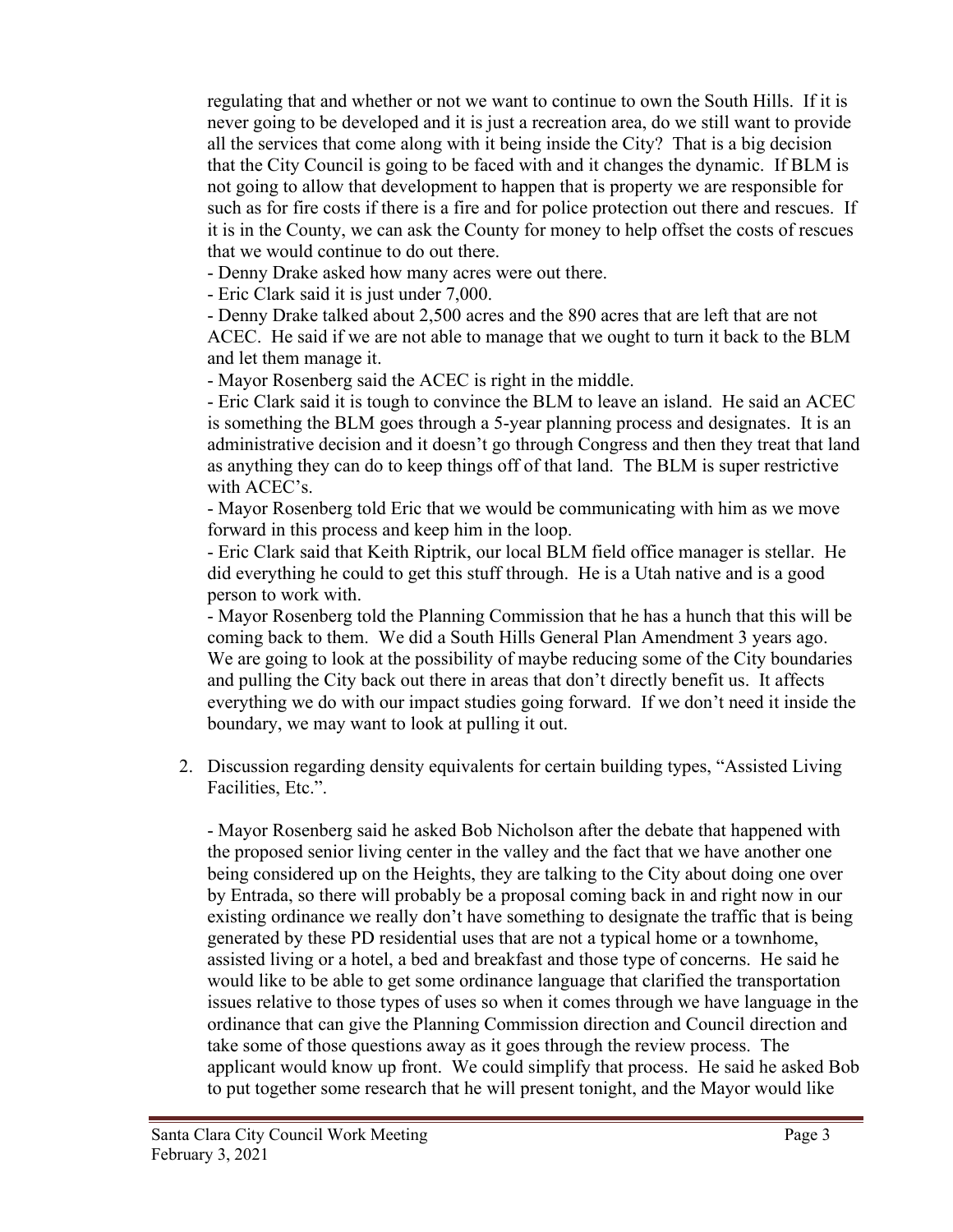everyone's feedback on that.

- Bob Nicholson, City Planner, said we are talking about the assisted living which would include senior independent living, memory care and other uses and this is a use that falls somewhere in between a hospital on one end and a typical dwelling unit on the other. This is somewhere in between. Under the Santa Clara zoning code, the only residential zone where we allow assisted living is in a PD residential zone. The density in a PD residential is 8 dwelling units per acre or if we do the density bonus up to 12 dwelling units per acre. The PD commercial may also allow that. The density in the PD commercial is a little bit higher. The base density in PD commercial is 12 units per acre and in a PD commercial mixed use 12 if it horizontal and a vertical is somewhat flexible. It is up to the City Council. He said to him density means one thing: it is simply dwelling units per acre. To others density may also imply scale or mass or too big for the neighborhood. For this discussion purposes those issues can come under building height, lot coverage and other things. He said the most assisted living or senior independent living units are designed for occupancy of one or two persons per unit and have either no kitchen facilities or limited kitchen facilities and they rely on a central dining room for meals. In the case of independent living facilities some units may have kitchen facilities or limited cooking facilities. In determining the residential density equivalency of assisted living and senior independent care we are basically looking at two factors. One is what is the trip generation of these units and what is the typical occupancy. He talked about the trip generation out of the ITE trip generation manual. A single-family dwelling is close to 10 trips per day per unit. Apartments are 6.6 trips per unit. Condos or townhomes are 5.8 trips per unit. Senior independent living is 3.7 trips per unit. Congregate care is 2 trips per unit, which would be Staff and visitors. Assisted living is 2.6 trips per bed per day, which would be Staff or visitors. He talked about a new code amendment to the zoning code. It would be called Density Equivalency for Assisted Living and Senior Independent Living Units. He read the proposed language: "1. For Senior Independent Living or Assisted Living units wherein each unit has its own cooking facilities, density is calculated at a 1: 1 ratio. 2. For Senior independent living units without cooking facilities; ratio is 2 Independent Living units = 1 standard residential unit. 3. For Assisted Living or other similar continuing care without their own cooking facilities (meals are served at a central dining facility or meals are delivered to each room) density equivalents are calculated at ratio of 4 people  $= 1$  standard residential unit." He said to him this makes some sense. He stated that for a lot of cities this issue doesn't come into play. He talked about parking requirements. In our code there are three categories: The Santa Clara Zoning code (Chapter 17.32) requires parking as follows; Nursing homes (assume AL facilities and similar care facilities) 4 spaces, plus 1 space for every 3 beds. Residential Facilities for Persons with a Disability (Group Homes including Residential Facilities for the elderly) 1 Parking space for each employee, plus 1 space for every 2 occupants of the facility. Standard Residential dwellings (also assumes Independent Living units with their own cooking facilities) 2 spaces per dwelling unit. Although not listed as a separate use in the Parking chapter, staff believes that a Bed  $\&$ Breakfast Inn should be considered similar to a Motel / Hotel for parking requirement which would be 2 parking spaces for owner or manager, plus 1 space for each sleeping unit.

- Mayor Rosenberg said at the Bed & Breakfast across the street from Town Hall the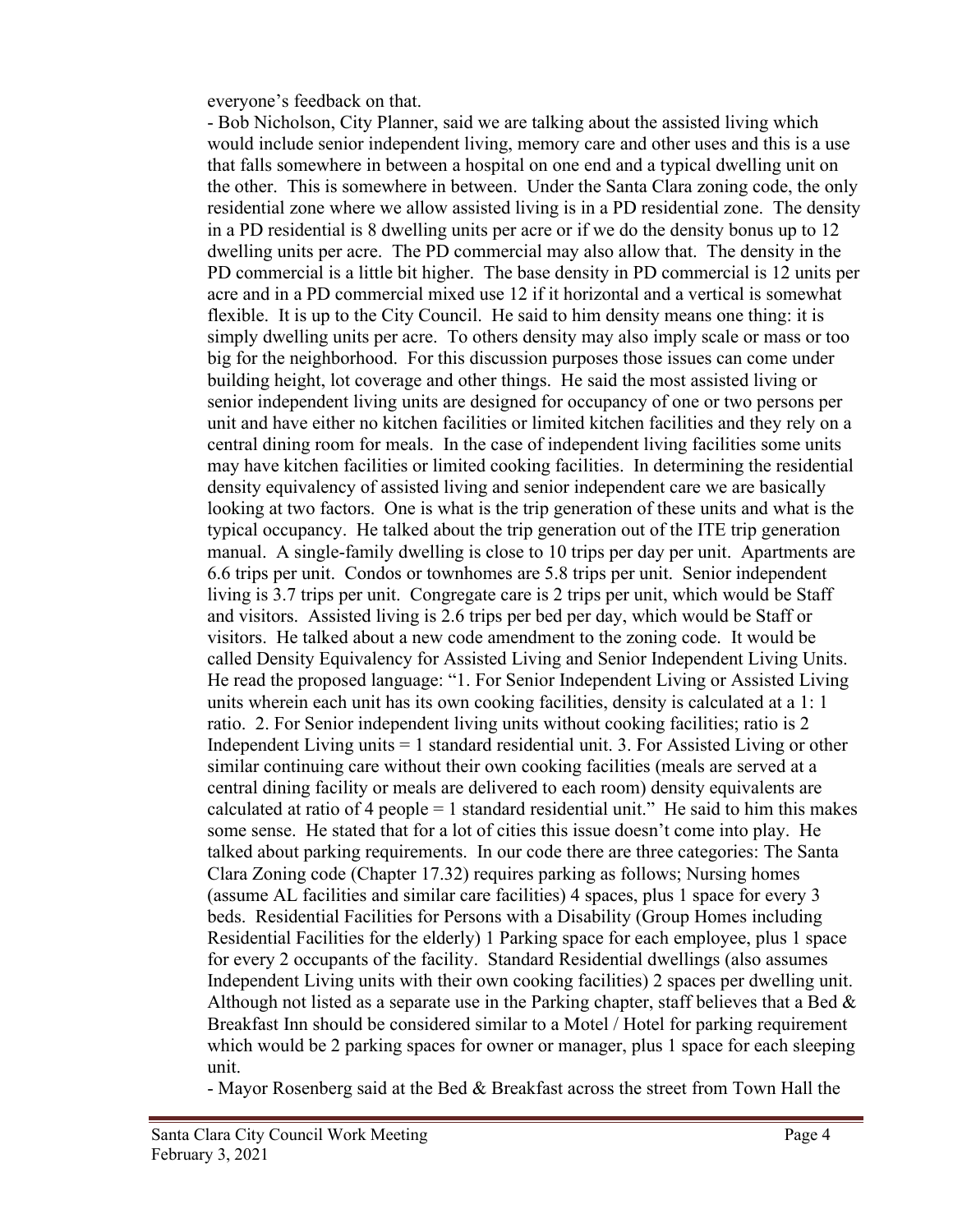Council gave them a variance in their parking.

- Bob Nicholson said their requirement was 1 for the manager and 1 per bedroom. If they were apartments, they would fall 50% short. Under the hotel category they met that requirement.

- Ben Shakespeare said that part of this talks about "beds" and part of it talks about "units". Are we determining it from beds in an assisted living? Do "beds" refer to "bedrooms"? How are we breaking that out?

- Bob Nicholson said that one bed equals one occupant. He said as he understands it most of these units are designed for 1 or 2 people. He stated that the parking requirements that the City has in the code actually hit pretty well with the only exception that the Bed & Breakfast isn't listed and that falls under a hotel type use. - Mayor Rosenberg said he would really like to have this defined in ERU's because that is how the Wastewater impact fees are calculated now. The Water impact fees are going to go to ERU's, and the Transportation impact fees are based on ERU's. It is an important definition to have not just for looking at a PD zone change request but also when Staff starts looking at assessing impact fees, it comes into play there too. The Water District is going to an ERU. The ordinance has to provide some of those definitions so Staff can implement those requirements on more than just the zoning. He said he likes the ERU reference. It simplifies it going forward.

- Jarett Waite said he likes this proposed change and thinks it would work really well to give us some definition. It would really help us a lot.

- Denny Drake asked about the zone.

- Bob Nicholson said the only zone where they are allowed is in the PD zone. They are not allowed in other zones.

- Denny Drake said that in St. George the ratios are in the PD zone and also, they have it in a professional zone. There is a professional zone that allows the assisted living. He talked about the ratio of the 4:1 and why wouldn't we try and match that to the 2:1.

- Bob Nicholson said the assisted living where they don't have any cooking facilities are very much like a hospital, they're bedrooms, so it is less impact. An independent living unit can take on an appearance of a small townhome.

- Denny Drake asked for more explanation on that.

- Bob Nicholson said that it would take 4 units to equal 1 standard unit. The independent is more like 2 units to equal 1 standard unit because they are typically bigger, and they drive more.

- Curtis Whitehead, Planning Commission asked about the number of rooms in the density bonus. Are we shooting so high so can cut it back rather than putting an amendment to it later? If we do have a facility that is a larger facility, are going to have more rooms?

- Bob Nicholson said it is 48 rooms per acre. It is typically 1 occupant per bedroom.

- Curtis Whitehead said he doesn't see how you could get 48 units in an acre on a single level.

- Bob Nicholson said that it is like a 4-bedroom apartment being a single unit. Maybe 4 is too high.

- Curtis Whitehead asked if we are just putting the 4 because it is easier to err on the high side rather than having to ask for addendum to it later.

- Bob Nicholson said these would be limits so if it is cut back then a project may potentially not meet the criteria. It has a little bit to do with affordability. When we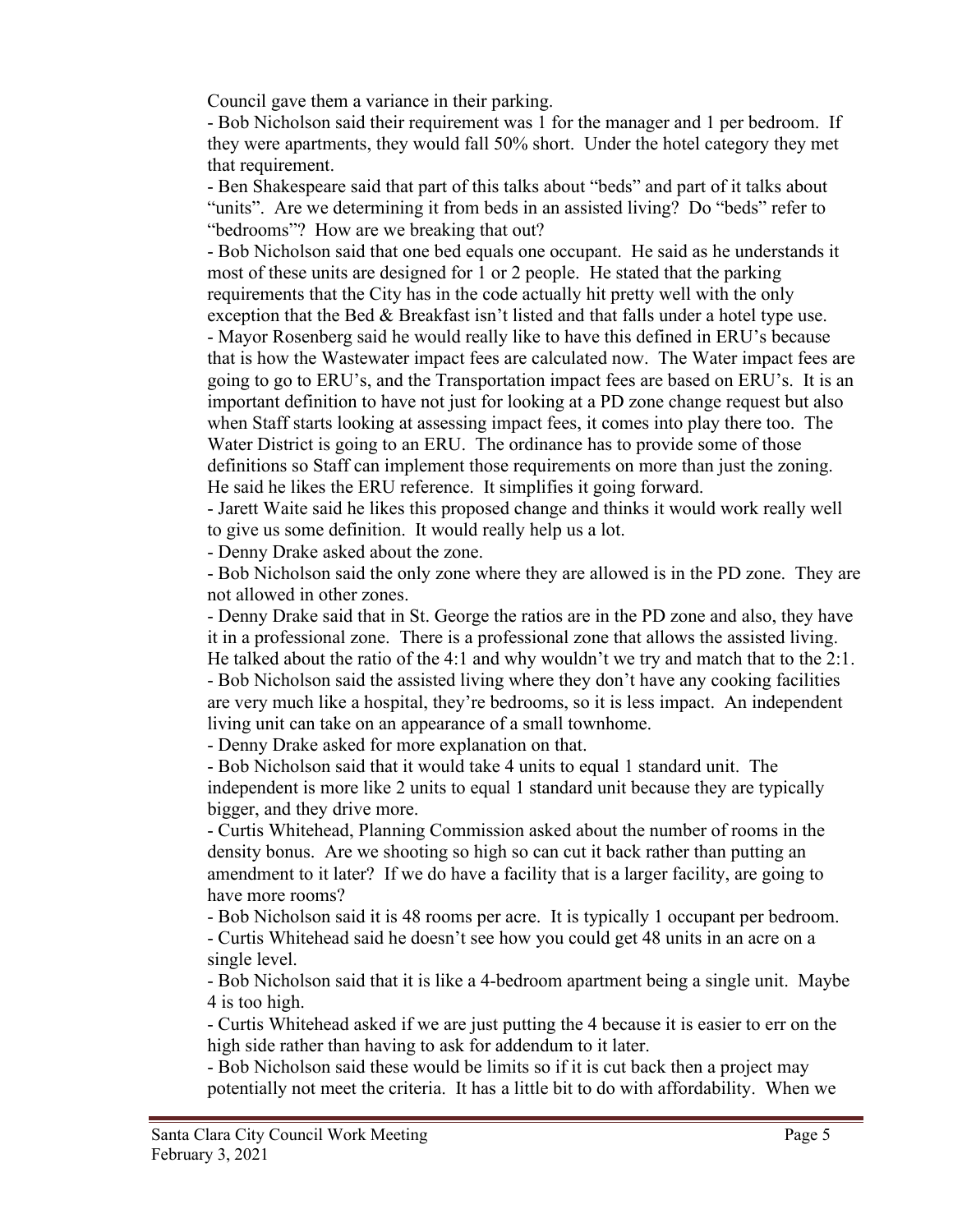put limits on occupancy and things like that, it has an impact on the cost of a project. - Denny Drake asked, do we want to have 48 units per acre? That is the equivalent of 48 bedrooms. They would have to go up 5 or 6 stories. He said that the amount St. George has, 22 units per acre, would be much more in line with what is going on in the area.

- Mayor Rosenberg said there are a lot of things in the ordinance that limit density as far as number of bedrooms. This is just letting us decide what the density of that is based on what the applicant is bringing into us. Those are the 1:4 and we can drop that to 1:2 or 1:3. That is why we are here talking about this. The 1:4 is what some other communities use. Those are people that don't drive. They are basically there like in a hospital, so they are not having an impact on the community although there are still visitors and Staff. If we feel like we want to keep it less dense we can go to a 3-people per unit. If we want to make it match the senior independent living, we can go to 2 people per unit. We may eliminate that full assisted living. They may not be able to come here to Santa Clara so we may eliminate that use to Santa Clara. They may go other places where they can build them a little bit cheaper and get a little more return on their investment. If we don't want any assisted living, we can state that. That is what it was before the PD zone was put into place.

- Curtis Whitehead said he thinks we would want to avoid something big like the one being built on Dixie Drive.

- Mayor Rosenberg said that is where the rest of the things in our ordinance help us. There are a lot of things in our ordinance that can control what we see coming in here. We just need to get something defined so we are not having this debate with every project that comes in.

- Bob Nicholson said this model came out of the Lee County, Florida model. He talked about other models throughout the country.

- Mayor Rosenberg talked about the demand for assisted living in Washington County. It is increasing with the aging population. How many homes are bought by seniors? 60% are being bought by them. They age as they come here. He talked about the Sun River model. It would be nice to have some of this in Santa Clara. It would be nice to have our residents stay in the community they love.

- Shelley Harris talked about the City's height limitations.

- Mayor Rosenberg said the developers may not be able to achieve the 4:1. Could they physically build it with everything else that comes into play in Santa Clara?

- Marv Wilson said they would have to have the amenities and the parking and that would be tough.

- Mayor Rosenberg asked if Council would like Staff to do some additional research and come back with a number that we think would work.

- Bob Nicholson said another approach is we could be more restrictive and say 2 assisted living units equals 1 and then have some provisions such as that we may consider additional units based on lot coverage, amenities and some other things that make us feel better about the project up to a certain number.

- Ben Shakespeare said he thinks we could all agree on at least a 2:1. He doesn't know how anyone could design to a 4:1.

- Denny Drake asked if this new section, 17.20.28 is still going to require that it be in a PD zone.

- Bob Nicholson said yes. It would be put in a supplementary section. He said he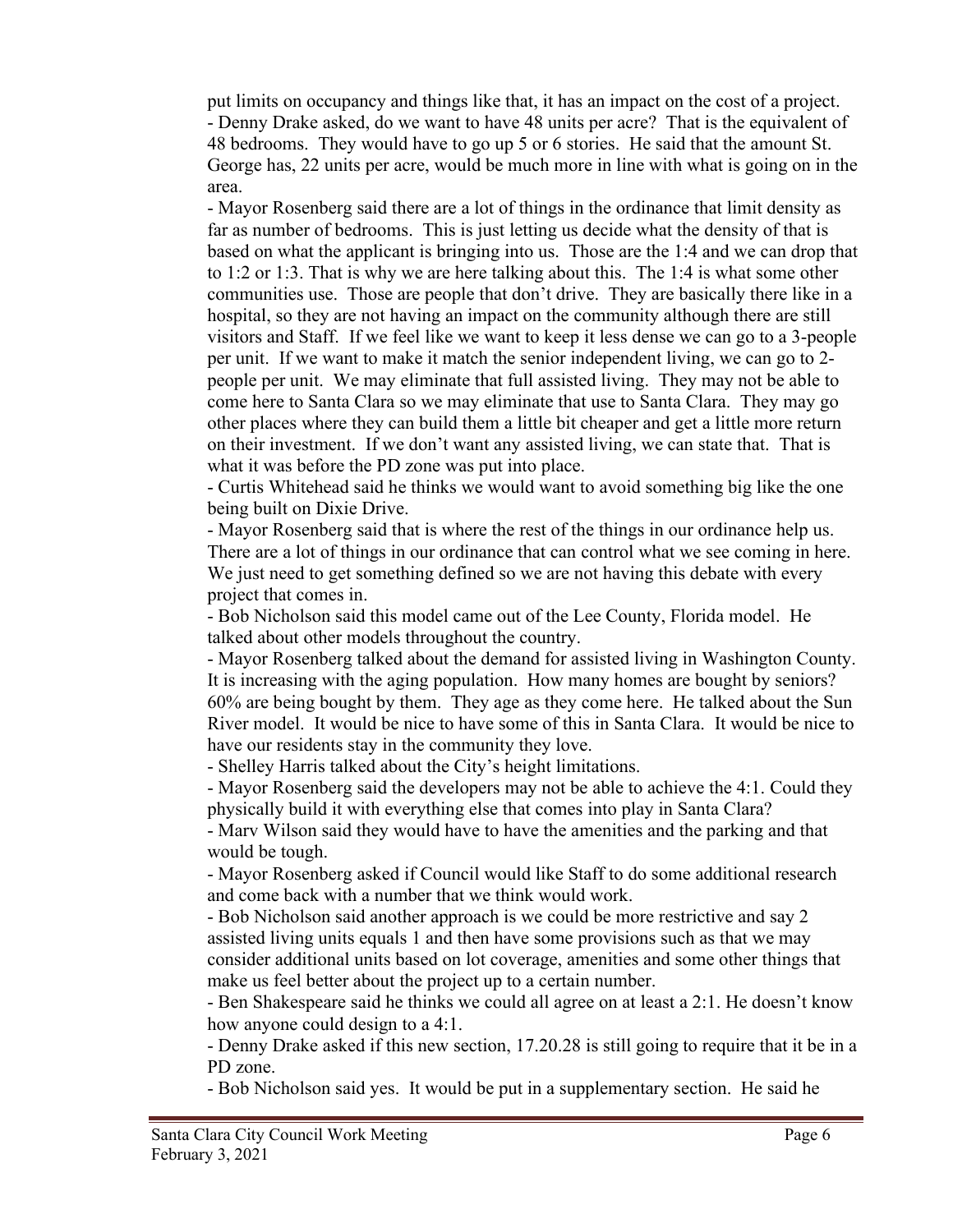doesn't think assisted living is allowed in a commercial zone. Chapter 20 of the Code is the Supplementary Regulations and that wouldn't change where it is allowed. The only district that allows it right now is the PD Residential. We could actually put this section in the PD zone.

- Denny Drake said if it is only going to be in a PD zone, he doesn't know why it wouldn't fit in that PD section rather than creating a new section.

- Mayor Rosenberg said it sounds like the real question is the ratio. Is everyone okay with the 2:1?

- Wendell Gubler said he is not okay with the 4:1 but is okay with the 2:1.

- Curtis Whitehead said looking at the 4:1 if we control giving a density bonus or not it is not like they can come in for 48 units. 32 units would be the maximum they could have unless we approve the density bonus and if we don't think they can build that much on an acre does it really matter if it is 4 or 8. They can only build so much with our ordinances and/or building code we have.

- Mayor Rosenberg said maybe we should just go with 2 and if they run into a barrier, they can come talk to us about it. That is typically what they would do anyway. He said there is a movement in the Legislature that if we don't adjust our ordinances where they encouraged, they are going to take away our ability to regulate them. They tweak the LUDA every year because they can't achieve what they are trying to achieve in a timely manner. If we just amended the top two lines and combined Number 2 and 3, the assisted living and the senior independent living, and got it in the ordinance that is a good step to help prevent that and if that is not achieving what the market wants in that product, let the market convince us to raise it up. He asked if Council was okay with that plan and bringing it back to the Planning Commission. He thanked the Planning Commission for participating in this discussion. He said he would like to have a combined meeting with the City Council and Planning Commission quarterly. He told the Planning Commission to let Brock know if they have anything they want to discuss so Brock can get it on the agenda.

3. Discussion regarding State of City Event.

- Mayor Rosenberg said the State of the City Event is on Feb. 17, 2021 from 11:30 a.m. to 1:00 p.m. This will be the first annual event. He said he will recap the events of 2020 and present major developments, announcements, changes, and progress for 2021. This will be an opportunity for people to come to the Chamber to learn of new things to come and enjoy lunch. It will be conducted in compliance with the Utah Department of Health guidelines for events including mandatory mask wearing, symptom checking at registration and required distancing through the event. They are wanting to allot 40 minutes in total: 30 minutes for the Mayor address and 10 minutes for questions and answers. He asked Brock Jacobsen, City Manager, about if they are going to be okay using the Banquet Room.

- Brock Jacobsen said he thinks so. He asked about attendance numbers. Could the Banquet Room accommodate 100 people? The maximum capacity in that room is 196 so if we wanted to do some restriction to limit the number so we should fit in. - Mayor Rosenberg asked if there is any interest or recommendation from the Staff to limit the capacity in the Banquet Room for events. Are we going to allow the 196 as long as they social distance and wear the masks? Is Council okay with the normal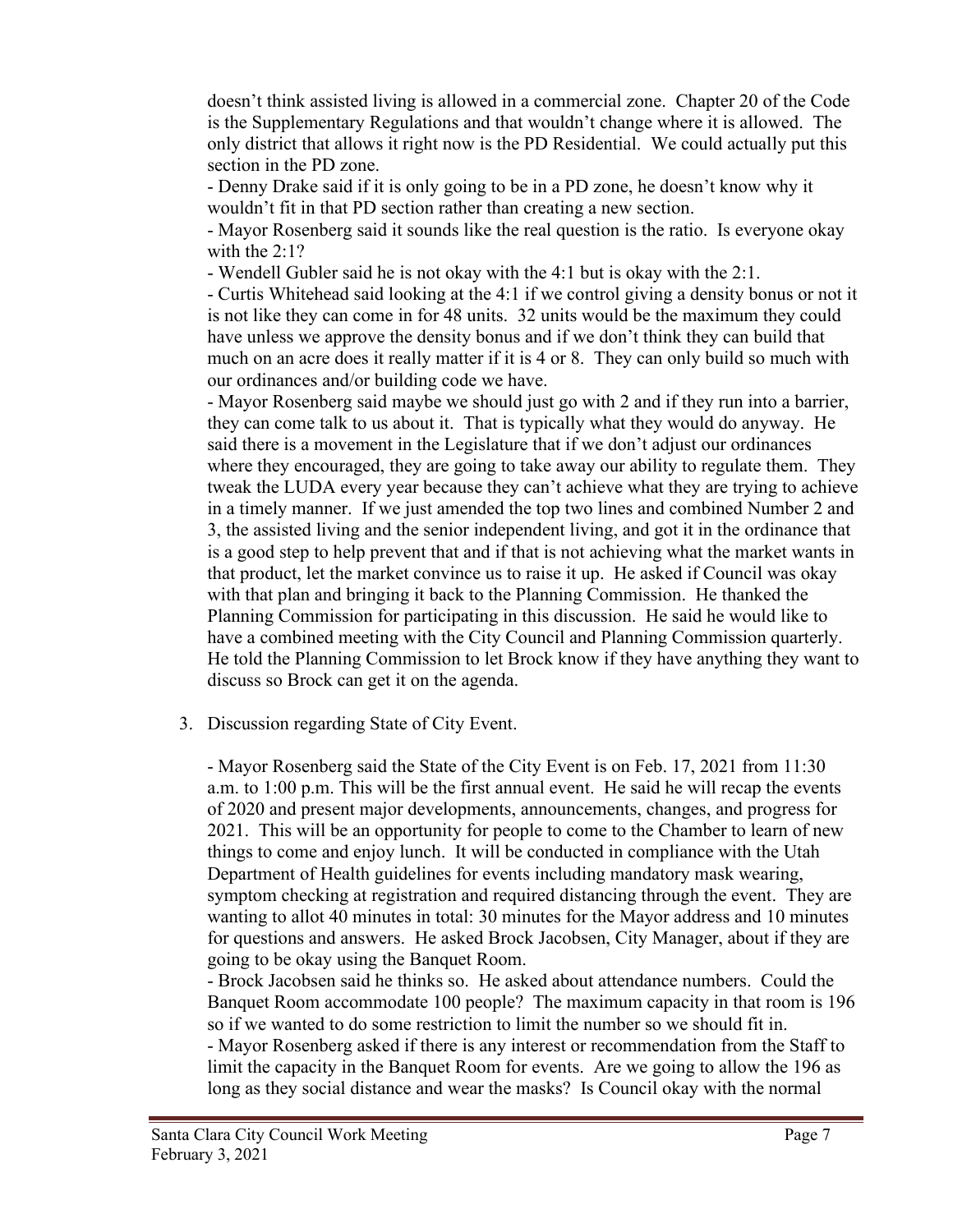capacity?

- Council all agreed that they were.

- Mayor Rosenberg said it is a Chamber luncheon so they can eat and leave. He will be the speaker.

- Jarett Waite suggested bringing in Mike or Brooke to talk about the BMX track.

- Mayor Rosenberg said the video we have has Mike and Brooke in it. There are nice presentations about the developments and the BMX track. We could play that video. - Jarett Waite said it would good to have Brad Hays talk about the parks and the orchard.

- Mayor Rosenberg said it would be good to have Staff there for the question and answer time. He talked about things that can be given out.

- Brock Jacobsen said we have masks we can give out.

- Mayor Rosenberg said there could be some giveaways.

- Jarett Waite suggested some gift cards from local businesses. They could be raffled off.

- Brock Jacobsen said we could get some shirts made if we want to do shirts.

- Mayor Rosenberg asked Staff to gather some stuff and we will work that into it. We could talk about the carbon free project.

- Ben Shakespeare asked about the Northern Corridor. Did we trade 7,000 acres for 54 acres? Is that true?

- Denny Drake explained why we had to compromise on that.

- Ben Shakespeare asked that on this new map, can we please show the Western Corridor running adjacent to it.

4. Discussion regarding opening Heritage Square and Town Hall Banquet Room for events.

- Mayor Rosenberg said there is some pressure from event planners and wedding planners to reopen Town Square and Town Hall Banquet Room. The Council has already stated that you are okay with not limiting capacity to the Banquet Room. If Staff wants to present a capacity to Town Square, Council will support that. He directed Staff to get some dimensions and come up with something. The one thing we need to do is look at the building to flood proof the basement. The basement at Heritage Square is the low point on the lot. The drainage has to bypass the basement. He also asked Council to go down and see the new wall behind the Church of Jesus Christ of Latter-day Saints building. Right now, the plan is to run a sidewalk on the Heritage Square side of the wall and tie to the sidewalk that we bypassed so it preserves most of that grass area in the back. He asked if we are fully open at the parks now. He asked if there are any COVID restrictions on use other than they have to have a plan.

- Brock Jacobsen said they have to have a plan in place and submit it to the City. Brad Hays reviews it to make sure it is sufficient.

- Mayor Rosenberg asked if the requirements for the plan are in the packets for Heritage Square and Town Hall.

- Brock Jacobsen said yes. When they come in and get an application, they get the paperwork they would need.

- Matt Ence, City Attorney said that has all been updated for COVID. It is all up to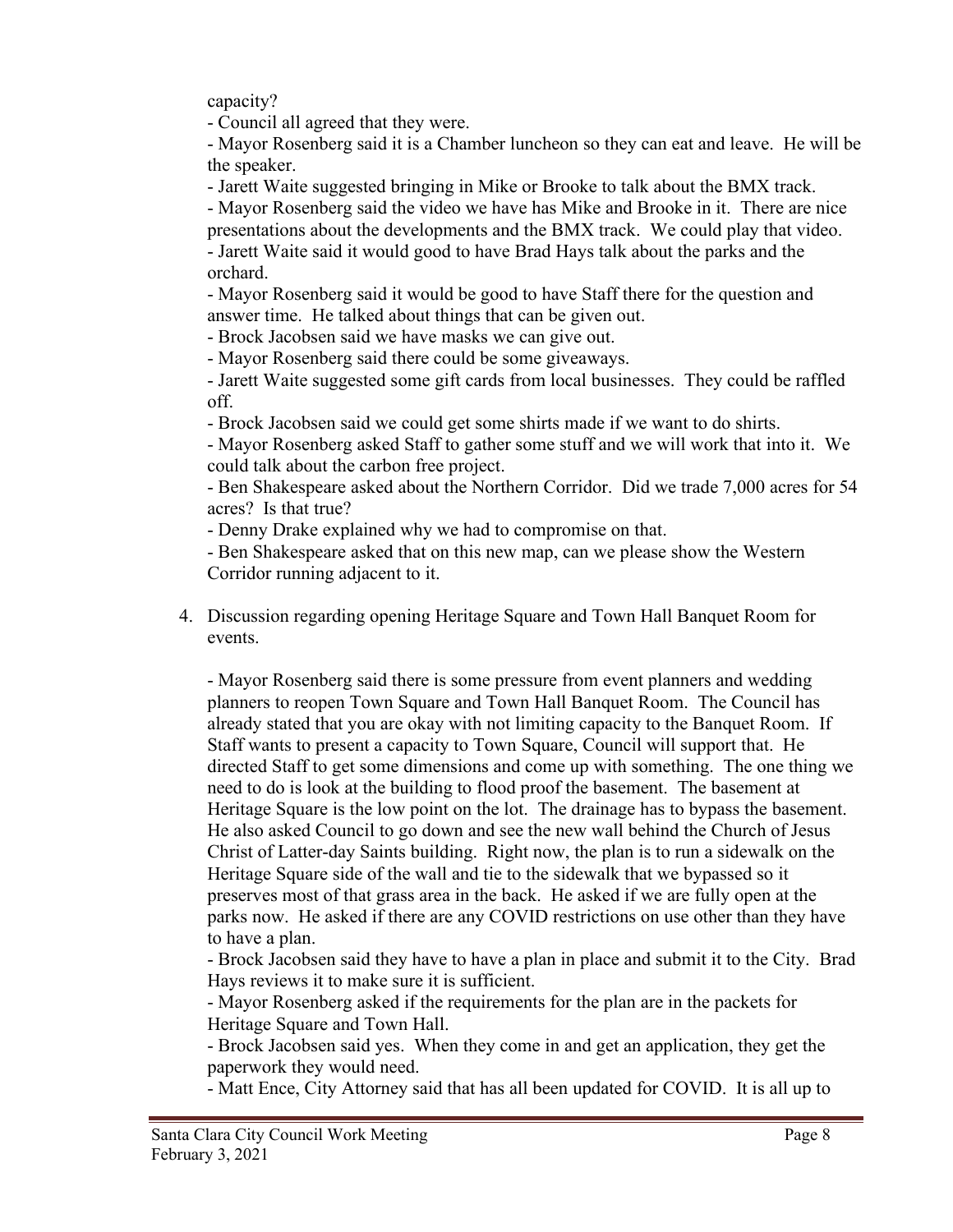date.

## **3. Staff Reports:**

### Fire Chief Randy Hancey

- They had 112 calls that they responded to during the month of January. 84 of those calls were medical calls and 45 of those were transported. They went to 17 citizen assists. They went to 11 fire calls. Last year they ended up with over 1,300 calls.

- The remodel project will be starting after they get some drawings to get the building permit. That will probably get going next week.

- Denny Drake asked about the Gunlock and Motoqua area. Has there been anything from the County?

- Chief Hancey said there had been a discussion about some Council members approaching the County about some kind of a reimbursement.

- Denny Drake said he did talk to them and he is sure Leina Mathis did too. They said they would talk it over and get back to him or get in touch with Chief Hancey.

- Ben Shakespeare asked if the number of calls for January was higher than normal.

- Chief Hancey said they are a little bit higher than in the past. They usually have 80 to 90 calls a month. They are seeing an upwards trend.

## Brad Hays

- He went over the events for February. Any time anyone wants to do a reservation before we accept a deposit, we request their COVID plan and we also have them sign the form that Matt Ence made for us for the liability and they also do the Governor's template. Feb. 5 & 6 we have SU Baseball at Gubler Park. They are going to be using Fields 1-3. Feb. 6, we have 30 students coming out to do a project at Graf Park. We have a trail marked out. We are going to try and get halfway through. Feb. 12-15, we have the President's Day Baseball Tournament on five fields. Feb. 16, we have an 8:00 p.m. Little League meeting at Town Hall and a DSU project at the arboretum. Feb. 19 & 20 we have Girl's Fast Pitch at Gubler Park. Feb. 26 & 27 we have College Fast Pitch, which is between two different colleges. We also have a soccer group that will rent two fields at Gubler Park. The Rachel side of the park will have softball and the other side will have soccer.

- Mayor Rosenberg asked if the bathroom got repaired at the Swiss Memorial Park.

- Brad Hays said it is not fixed but the other one is open so there is one bathroom. He showed a slide of the restroom to Council. Everything from the fire has been cleaned out and sealed and they are getting ready to paint it. There was about \$7,500 in damage. He hopes it will be done in a week or so. He talked about the weddings scheduled to happen at Swiss Memorial Park.

- Brad said he is meeting with the engineer for the Gubler west parking lot tomorrow to talk about the speed table for that middle section and then we will get a cost estimate and bring it back to Council. He wants to make sure it is designed properly. He talked about other speed bumps that can be detached and removed. They are made out of recycled plastic. We can pull them out when we do restriping. They will just be bolted to the ground.

- Brad said they ordered some crossing flags for downtown Santa Clara where some of the crossings are on Chapel Street and Old Farm Road.

- A DSU class came out and worked in the arboretum the last week of January. 30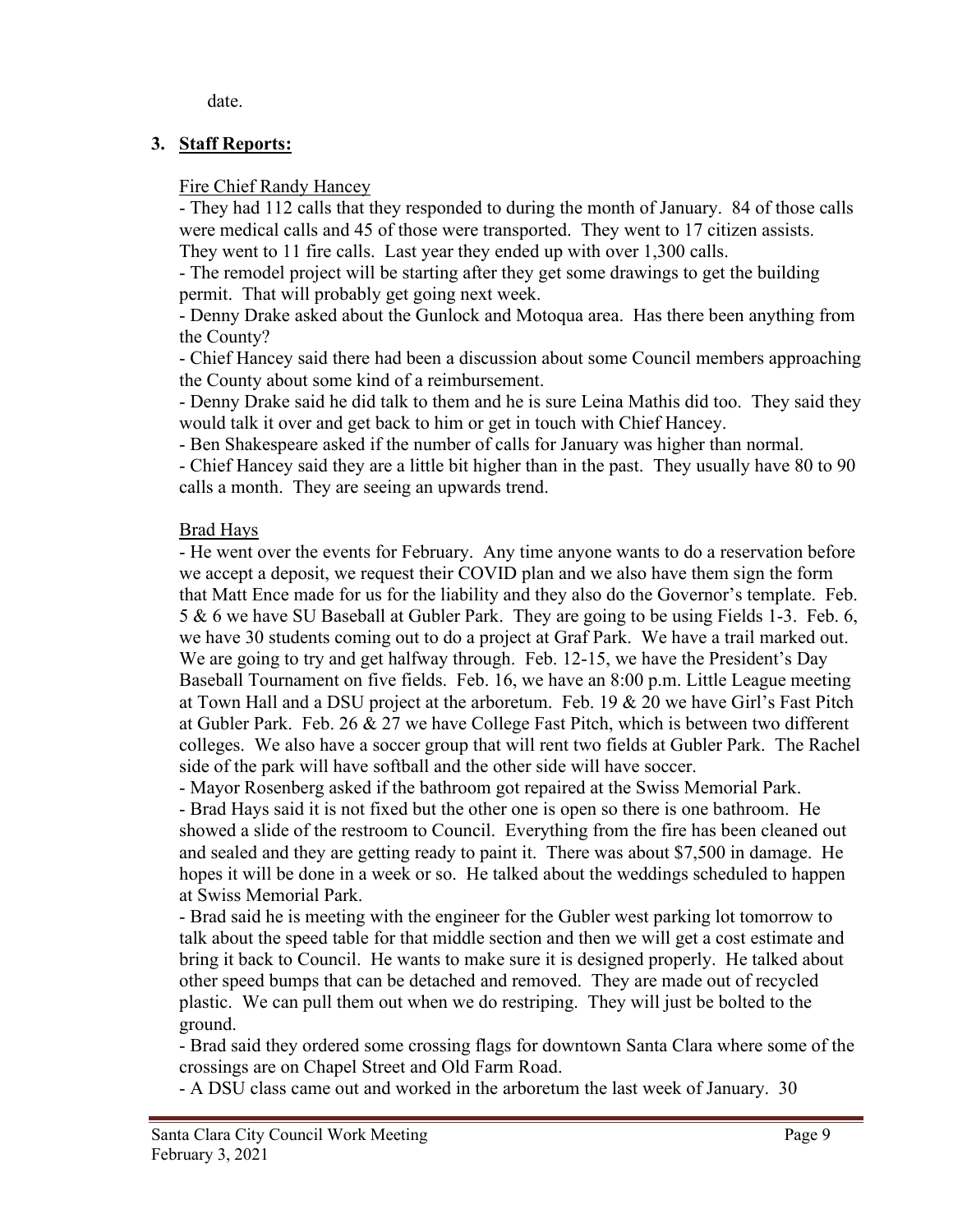students came out and redid some of the trails.

- The BMX/Canyon View parking lot project, the interlocal agreement was approved last night by the County Commissioners so that is all done. We have the money for that project. The way it is written it is not tied to the entire project it just says finishing the parking lot so we can get paid back after that.

- Brad said they met with Info West concerning the cameras for the parks. They are going to upgrade the existing and add a couple of hotspots so we have a stronger bandwidth so we can stream better. They will also add Swiss Pioneer Park and Blackrock Park so all those areas will have cameras this Spring. He is hoping to catch the vandals.

- He thanked City Council for approving the equipment that the Parks Department needed. - Jarett Waite asked about the Interlocal agreement for the parking lots. Do we do the work and then get reimbursed instead of a cash payment like it was in the past?

- Brad Hays said in the email he got he was told to send the bill. He said the way it worked with the lights and the BMX track we got it after we did the work and then they sent the money. If we could get the money sooner that would be helpful.

- Jarett Waite asked about the Little League meeting.

- Brad Hays said they are planning on going forward with their season, but they will have to meet the COVID requirements like everyone else. This year what will be a little bit different is we are going to do more of the prep for the games down at Little League and Spence Gunn. Before this Little League did the prep and there was some damage done. This year we are going to do that in return for them taking responsibility for the dugouts and making sure they clean things up when they are done.

### Jack Taylor

- The last two weeks they have been working to put together the engineering pool. It has been about 6 years since this has been done. Jerry Amundsen sat in on the first interview and also to go through the applicants. They went through the process and picked five. The five were brought in and interviewed and then one was selected to be our City Engineer. The engineer that was selected through the Staff was Sun Rise Engineering. He asked Council if they were okay with that. He said they feel like Sun Rise would do a great job. They have a lot of experience. Staff felt like they were well qualified. He said if Council is okay with this, they will ask Sun Rise to bring in a contract to sign and we will move forward. He said the five that were selected for interviewing were Alpha Engineering, Horrocks Engineering, Bowens & Collins, Sun Rise, and Rosenberg Associates. He said we will use those five for projects that we have. He said that for Power projects we are going to keep ICPE in there.

- It has been awhile since we have done a cost of service study, so we met with USF and started the process to go through a cost of service study for the Electrical Department. We want to make sure we are doing the right thing and that our rates are set properly for what it is costing us to operate. We will then have that information and have something to go back to the public if they want to know why our rates are what they are.

- It is time to start are impact fee studies on Storm Water and Waste Water so we are sending out an RFQ for those services to the pool and hopefully we can get some of those engineering firms to take care of our impact fees studies.

- He met with the MPO today and talked to him about the reservoir. They don't really have any funding, but the COG has money that they can fund for the right of way for the road around the reservoir. He met with St. George City. They want to put a reservoir just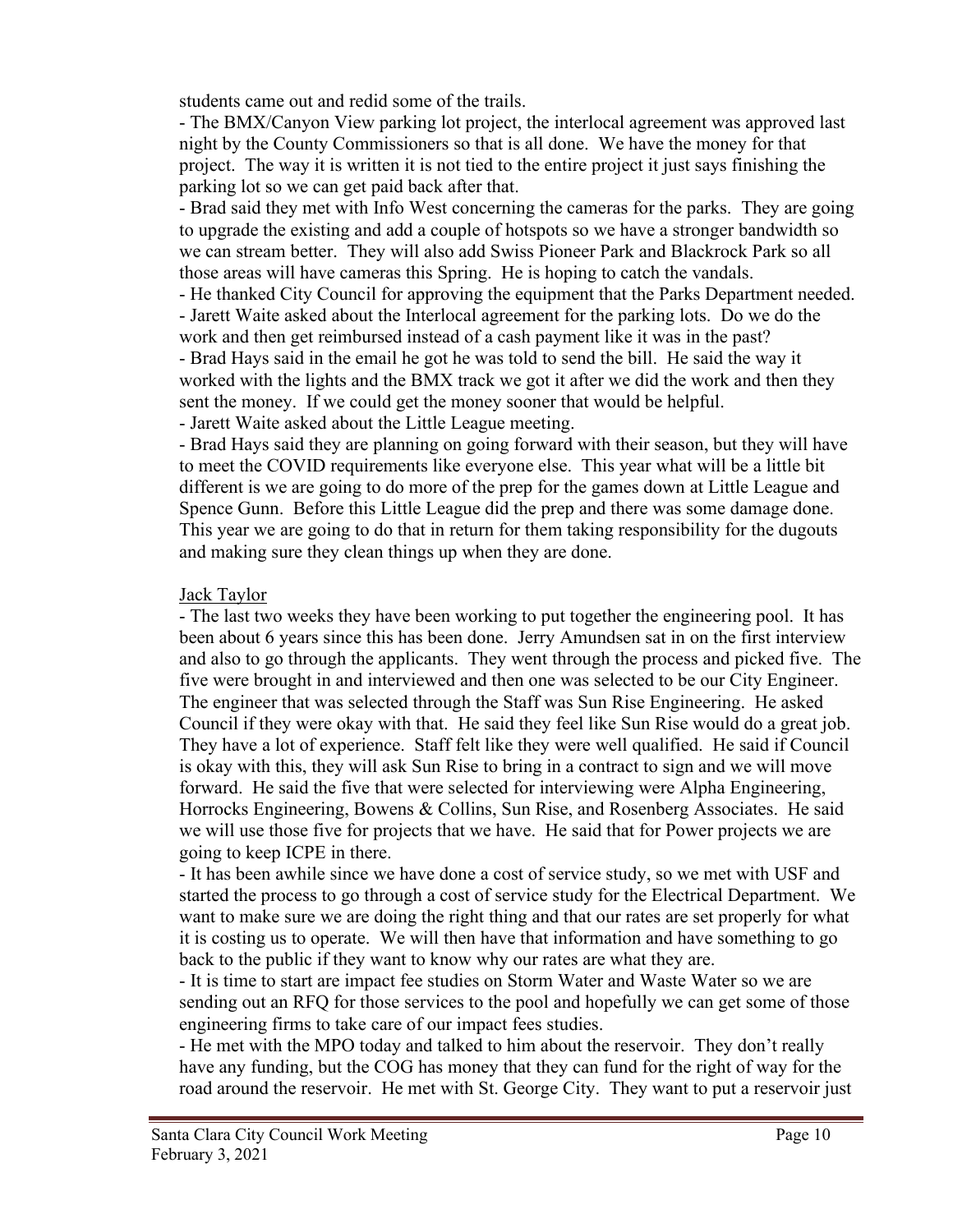above our City yard on the south side of the highway, a pretty big one.

- Mayor Rosenberg said that St. George City is looking for a site to store reuse water during the winter months. To be able to fill that up would be 1,500-acre ft of potential storage that would be available if that was necessary. St. George City is spearheading it. The Western Corridor loops around the west side of the reservoir. It is in County owned property now. He asked Jack to approach the MPO about funding to do the corridor study so we can nail down the location of that road right of way out there to facilitate St. George's design effort on the reservoir so we don't have a conflict. It would probably be one right of way application from the BLM doing both at the same time. He asked Council if they want to annex it and bring the potential reservoir site and possibly some recreational amenities inside the City. He said there are some issues that would come along with it, but it may make some sense to at least annex to the western boundary of that corridor so that is inside the City.

- Denny Drake asked if there was any money left in the corridor preservation fund.

- Mayor Rosenberg said there is. That is the money that is through the COG. We can request some money there to do the corridor study and possibly with the BLM right of way and we could do the environmental studies that way.

- Jack Taylor said there is some private property on that west end up against the highway that we would have to get.

- Mayor Rosenberg said this reservoir is a pretty good project. He said they will look into it and maybe come back to Council with some budgets for the City to go through the annexation process. He asked Brock to check if this is in the annexation declaration that we have filed.

- Jack Taylor said that we noticed in our impact fee studies that all of them are figured by ERU. He said that in our study that a  $\frac{3}{4}$ " meter is one ERU but if they come in with a 1" or  $1 \frac{1}{2}$ " or larger than we charge them for that cost of one ERU. Depending on the size of meter they get then that is how we charge them by multiplying the ERU's. In our study it doesn't have this chart in either one of the studies so Mayor has asked that we bring this forward and get this chart approved. It is all mathematically figured. He doesn't feel it is an issue. We need to get this chart approved and bring it forward to Council so we can use it.

- Mayor Rosenberg said he wants the method that we are calculating that impact fee on to be justified in the study. It will be a simple amendment to the study to bring this in there, so it is in there.

- Denny Drake asked if this was reflective of what the Water Conservancy District charges for those. They have a meter charge depending on the size of meter too.

- Jack Taylor said we are moving to ERU in the new study. He doesn't know how the WCD study is now or how they are doing it. They are going to the ERU. He said when we get this all done and it is presented to the Council, Council will really appreciate the job that these guys do. It is really thorough. They explain it in a manner that is totally understandable for the layperson and it totally makes common sense. It is a nice study and backs us up especially with the new bonds we are going to be taking on with the generators. We need to make sure we have coverage on our bonds, and they will make sure all of our bonds are in there and we are covered. He went to the Water Conservancy District meeting and got some news there that if we continue with the growth we've got we could be out of water in 10 years if we don't get the Lake Powell Pipeline and even with that we are going to probably have to do some conservation to keep up with the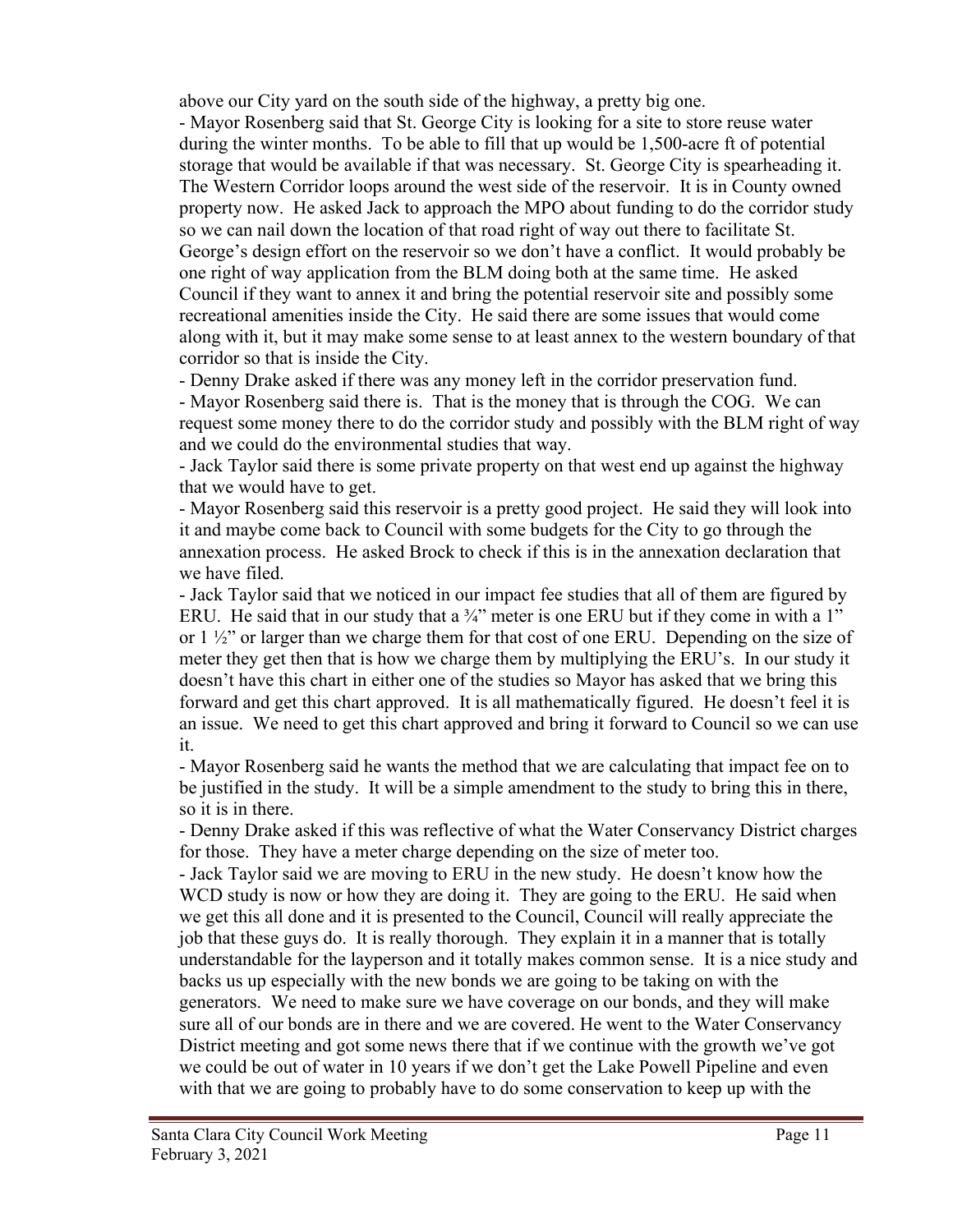#### growth.

- Mayor Rosenberg said that Zack Enstrom, the District Manager, has agreed to come to Council. He asked Brock to put him on an agenda where there is not necessarily a public hearing so he can get in at the front end of the meeting.

- Jack Taylor said we are working on our air permit for the generators.

- Well #6 is back in and operating. We are getting 850 gallons per minute so Well #7 has been turned off. We are in good shape there.

- The dump truck and street sweeper have been ordered. It will take about 6 months to get them.

- We are having a hard time getting material. Some stuff is out 6 to 7 months, so he talked to Brock about buying some transformers and a few switches that we need for subdivisions that we use quite often. We felt we better have some materials in stock. Council will see some of those bills coming through.

- They will start putting up the turtle fence next week by the water line and they should get going on that. We still don't have a timeline that we can get out to people.

#### Corey Bundy

- The new home permits issued for FY 2020-21 we are at 63. There are 4 in plan review. There are 16 various permits. Tagg N' Go has poured their footings. Ace has done their footings and their underground water. The first 7-plex at Desert Village poured their footings today. They are going to get their first phase recorded. It sounds like they are going to bond for their improvements that way they can go ahead and not be slowed down by the building process. Dollar Store is in its final approval process. Harmon's Pad C is in its final review too so he will probably issue a permit by the first of March. The Planning Commission will be looking at a conditional use permit for JP for an amendment to the use of the gravel pit. They want to do a road from Ivins over to the gravel pit for a haul road. He said they contacted Leina Mathis to see if she would do a density bonus training for Planning Commission. Code enforcement is working well. They have 30 work orders for the month and one court case on nuisance. He did a dam inspection, four City facility inspections and is working on doing storm water inspections. He wrote a newsletter article. He talked about building maintenance and have purchased sanitizing equipment. That was purchased through the CARES act. He said building permits have increased since last year.

- Jarett Waite said that a resident sent him a picture of Dollar Tree and they have permanent window signs up. Our code says you can't do that. We only allow window signs for 30 days so we either need to change our code or go talk to them. He said that in the code 17.44.100 Window Signs it says window signs can only be up for 30 days. - Corey Bundy said we probably ought to look at our ordinance because there are vinyl signs that reflect sun and are a sign and a lot of stores are putting those in. Our ordinance doesn't really address that.

- Ben Shakespeare said we need to review that. Every business in town has signs on their windows.

- Denny Drake asked Corey if there have been any complaints about the Dollar Store sign at the intersection and if it is an obstruction to the vision of people coming from the west. He said if you are in a higher vehicle you can see over the top but if you are in a passenger vehicle it does obstruct the view.

- Corey Bundy said he hasn't.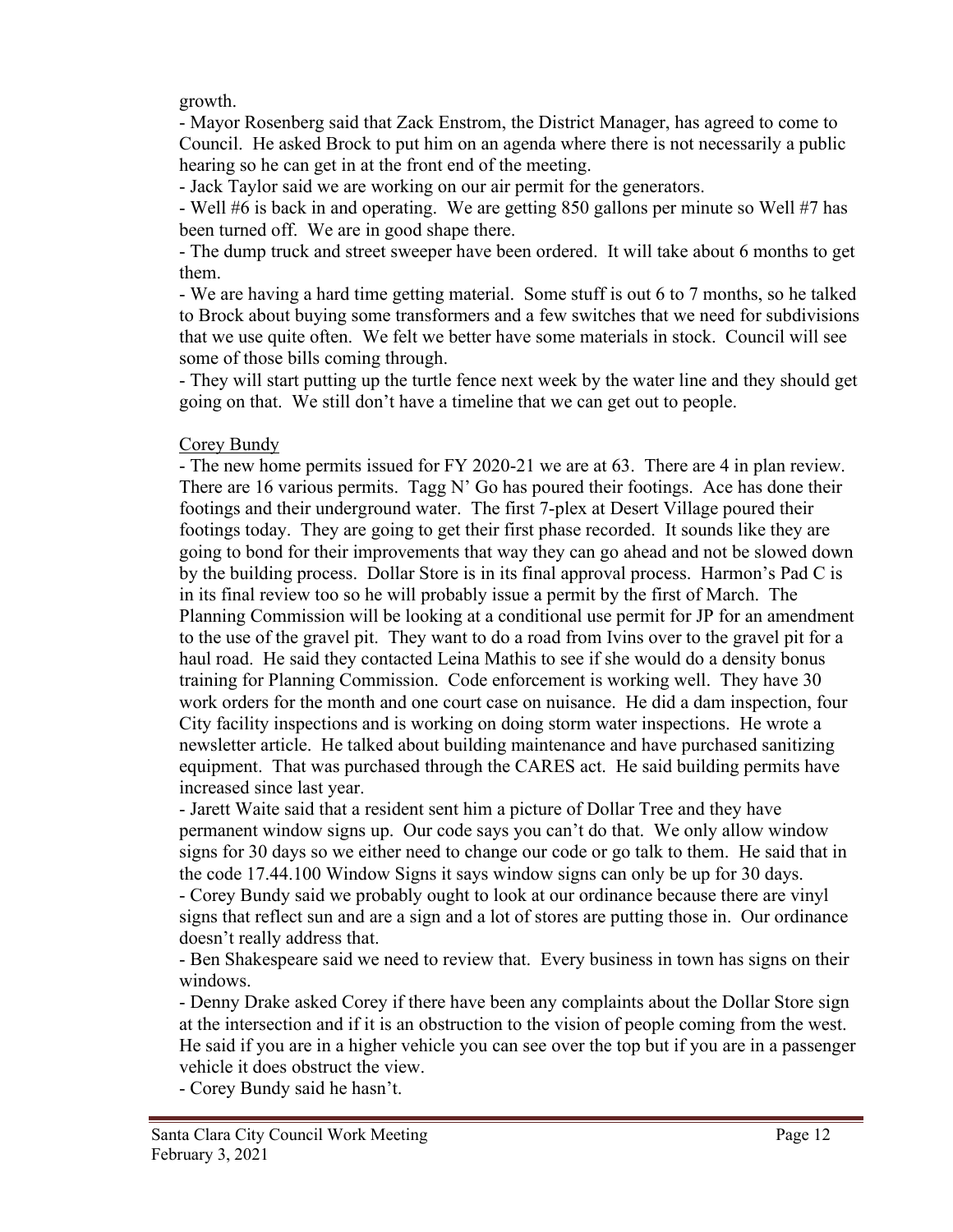- Wendell Gubler said you can't see the cars coming from the west.

- Corey Bundy said it meets the triangle requirements of the street profile.

- Denny Drake said he has also had some complaints about speed on Canyon View past Gunn Field.

- Mayor Rosenberg said we can have public safety do a speed study if it gets to be a concern. They can do a study on any street in the City that we may have a concern about.

### Brock Jacobsen

- He got an email from Chad Parker regarding the orchard. All the trees have been pruned and they are ready to order seed, but they are waiting on the City. We are going to try and get a meeting together so we can meet with them. He will get that together and invited anyone who wants to attend to discuss the next steps and the vision of the orchard. - He sent Council some bond information. Zion will refund the CIB bond and will take it from a 2.5% interest rate to 1.7% interest rate but also taking it from a 20 year to a 15-year note. It increases our payment by \$125,000 annually but it cuts down the interest to \$305,000. The net present value is just over 6%. This would be a good thing for us to cut our debt down to 15 years. The Village Bank one will be wrapped into this one as well. He said he is going to bring a parameters resolution next week to Council for approval, which is similar to what we did in January with the electric bond.

- He is meeting with Staff tomorrow about the budget and will have that ready for Council by Feb. 25. He reminded Council that the Budget Retreat is Feb. 25 at 10:30 a.m.

## Mayor Rosenberg

- We are going to have Executive Session at next week's meeting and Matt will fill us in on all the legal action that is going on.

- He got notice from the Historical Society/Suzanne Nielson. They are not able to host the elementary schools at the museum this year. They have proposed an outreach activity that they are going to do with both schools. They are going to use the Rap tax money that the City gave them for this. They are doing a history hunt and are encouraging the students to visit 10 historical sites in the downtown and they will have some type of a check off or verification and if the kids go to all of those sites they can go down to Dutchman's and get a treasure in the form of a cookie. That is planned for Feb. 16 and March 31. The museum at Town Hall will soon be opened to the public.

- He forwarded Council an email from Ilene Hacker. They are looking for a resolution from the City regarding HB 278. HB 278 is the proposed name change at Dixie State University. They are asking us to reject HB 278 and any other legislation during the session that is intended to remove the word "Dixie" from the name. They have asked the City Council to consider a resolution. He told her he would bring it up in a Work Meeting and if Council wanted to do it, we would put it on the agenda for next Wednesday's meeting. He asked Council about their thoughts.

- Ben Shakespeare said he is okay signing a resolution. He thinks the City should get behind it and support the denial of the HB.

- Denny Drake said he agrees but he doesn't think it is going to make any difference.
- Wendell Gubler said he would like to keep "Dixie".
- Jarett Waite said he is on the fence. We can have a good discussion.
- Mayor Rosenberg asked Brock to put this on the agenda for next week's meeting.